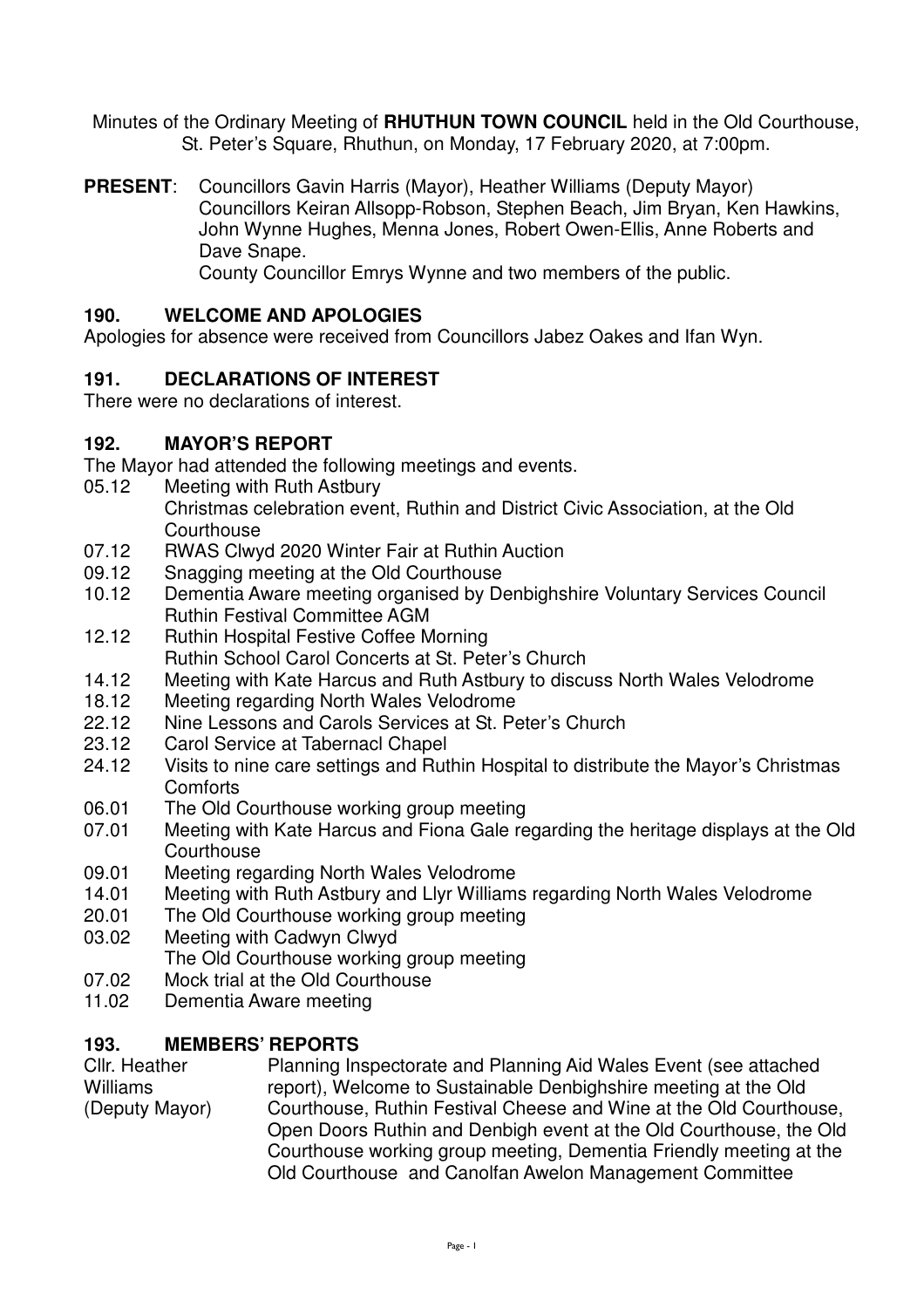| Cllr. Keiran                                           | meeting.<br>Nothing to report                                                                                                                                                                                                                                                                                                                     |  |  |  |
|--------------------------------------------------------|---------------------------------------------------------------------------------------------------------------------------------------------------------------------------------------------------------------------------------------------------------------------------------------------------------------------------------------------------|--|--|--|
| Allsopp-Robson<br>Cllr. Stephen Beach                  |                                                                                                                                                                                                                                                                                                                                                   |  |  |  |
| Cllr. Jim Bryan                                        | The Old Courthouse working group meeting and Ruthin Festival Cheese<br>and Wine at the Old Courthouse                                                                                                                                                                                                                                             |  |  |  |
| <b>Cllr. Ken Hawkins</b><br>Cllr. John Wynne<br>Hughes | Nothing to report                                                                                                                                                                                                                                                                                                                                 |  |  |  |
| Cllr. Menna Jones                                      | Many hours preparing the Food Bank's Christmas hampers, Ruthin<br>Festival Cheese and Wine evening at the Old Courthouse and Ysgol<br>Pen Barras Governors meeting                                                                                                                                                                                |  |  |  |
| Cllr. Ian Lewney                                       |                                                                                                                                                                                                                                                                                                                                                   |  |  |  |
| <b>Cllr. Jabez Oakes</b><br>Cllr. Robert<br>Owen-Ellis | <b>Financial Scrutiny Sub-committee meeting</b><br>4 Food Banc sessions, Ruthin Festival's Cheese and Wine evening at<br>the Old Courthouse, Denbighshire Association of Governors meeting,<br>meeting at County Hall and Town Hall to discuss a new home for the<br>Food Bank and a meeting with DVSC to discuss a new home for the<br>Food Bank |  |  |  |
| Cllr. Anne Roberts                                     | The Old Courthouse working group meeting, Financial Scrutiny<br>Sub-<br>committee meeting, Ruthin and District Civic Association meeting, Ruthin<br>Forward meeting and RADCA Open Doors meeting.                                                                                                                                                 |  |  |  |
| Cllr. Dave Snape<br>Cllr. Ifan Wyn                     | <b>Financial Scrutiny Sub-committee meeting</b>                                                                                                                                                                                                                                                                                                   |  |  |  |

## **194. RUTHIN COUNTY COUNCILLOR REPORTS**

Councillor Emrys Wynne explained that he had sent a written report on behalf of the three County Councillors for the Ruthin ward to the Clerk that evening. He expressed his thanks to Denbighshire County Council staff for their hard work in response to storms causing flooding problems, and this was reiterated by the Town Councillors.

## **195. MINUTES OF THE PREVIOUS ORDINARY MEETING**

**RESOLVED***: that the minutes of the meeting held on 20 January 2020 be confirmed as a correct record.* 

## **196. MATTERS ARISING**

There were no matters arising.

# **197. MINUTES OF THE FINANCIAL SCRUTINY SUB-COMMITTEE**

Members considered the minutes of the meeting held on 6 January 2020 and reconvened on 20 January 2020.

**RESOLVED***: to receive the minutes of the meeting held on 6 January 2020 and reconvened on 20 January 2020.*

## **198. MINUTES OF THE AMENITIES MEETING**

Members considered the minutes of the meeting held on 3 February 2020. **RESOLVED***: to receive the minutes of the meeting held on 3 February 2020.*

## **199. MINUTES OF THE PLANNING AND DEVELOPMENT COMMITTEE**

Members considered the minutes of the meeting held on 3 February 2020.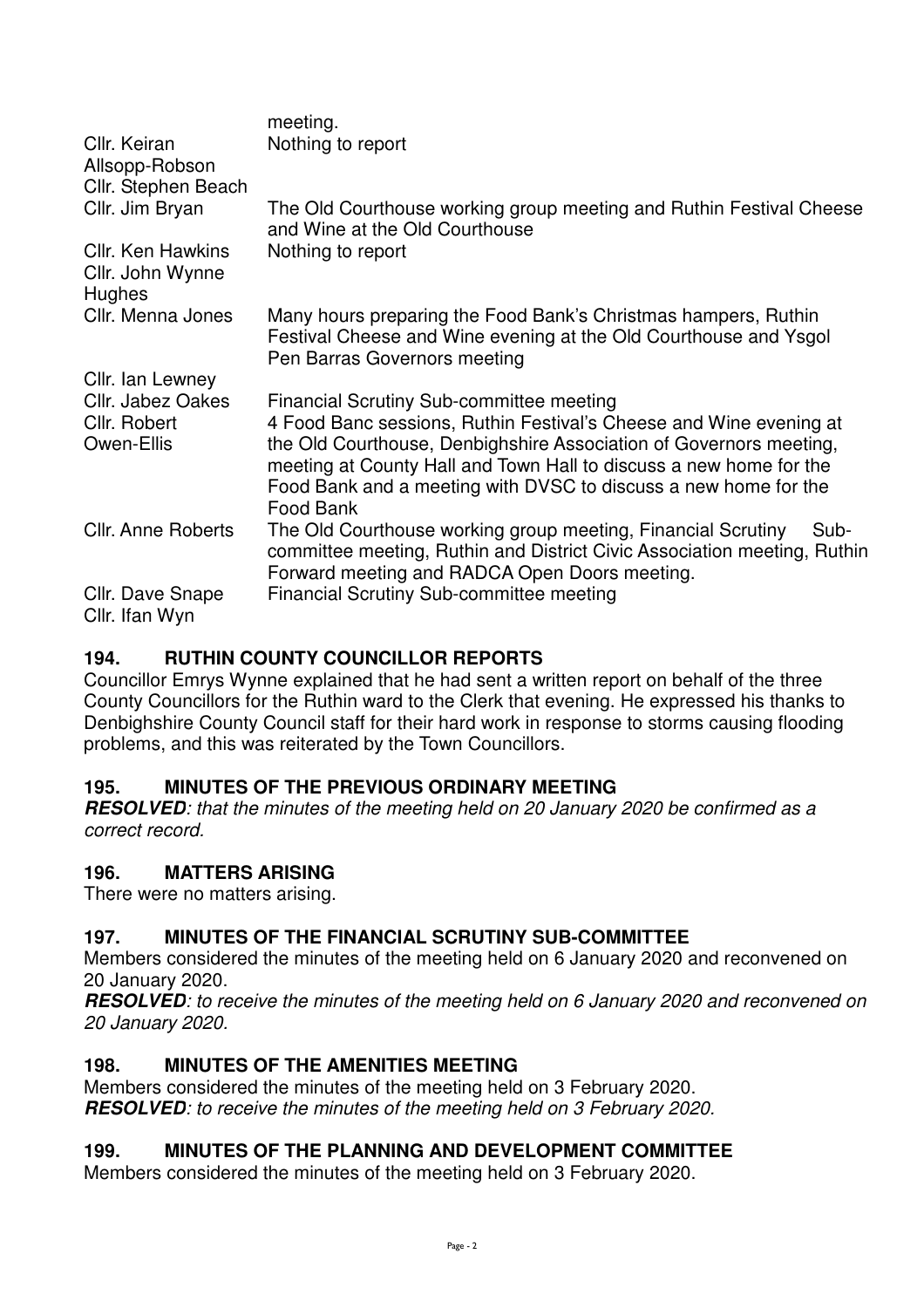**RESOLVED***: to receive the minutes of the meeting held on 3 February 2020.* 

# **200. UPDATE ON THE OLD COURTHOUSE**

The Mayor reported that test events had been held and a report would be presented at the next meeting. Quotations were expected from local carpenters to conclude the refurbishment works. He stated that the working group would need to become a management committee, to oversee the running of the Old Courthouse as a venue. Members discussed the proposed hire charges, and it was explained that the space was not intended for regular daytime hire with the focus on evening hire.

**RESOLVED***: to note the update.* 

# **201. UPDATE REGARDING NORTH WALES VELODROME**

The Mayor explained that Cadwyn Clwyd had secured a £7,000 grant towards a feasibility study, the next step in the process. A contribution of £3,333.00 was requested from Rhuthun Town Council to proceed with the procurement of consultants to undertake the feasibility study. It was stated, if the study confirms that the proposal is feasible, then a committee would be required, including Town Council representatives.

**RESOLVED***: to note the update and approve the contribution of £3,333.00 to Cadwyn Clwyd towards the feasibility study.* 

# **202. RUTHIN FUTURE WEEK 2020**

The Mayor outlined the different events organised as part of Ruthin Future Week 2020, details available online. He also referred to the proposal to update the Ruthin Future document with a section on Sports and Recreation specifically. Matthew Jones from CoombsJones, who produced the original report and addendum report, were willing to undertake this at a cost of £650.00. All members were in favour of this.

**RESOLVED***: to note the Ruthin Future Week events and to approve commissioning CoombsJones to produce a chapter on Sports and Recreation for the Ruthin Future place plan, to be received in two months' time at a cost of £650.00.* 

# **203. VACANT SEAT ON TOWN COUNCIL**

Members were notified that no request had been received from Ruthin electors to hold an election to elect a new member to the vacant seat. Members agreed that the seat should be filled via co-option, and requested that the Clerk publish the necessary notice. Expressions of interest would be considered at the next Town Council meeting.

**RESOLVED***: to fill the vacant seat via co-option and to publish the notice of co-option.* 

# **204. RHUTHUN TOWN COUNCIL REPRESENTATIVES ON EXTERNAL BODIES**

Members received notification that Councillor Keiran Allsopp-Robson had tendered his resignation from the Governing Body of Rhos Street School. He was thanked for his contribution to the school's Governing Body. Councillor Stephen Beach said that he was willing to return to the Governing Body as Ruthin Town Council representative. Following his resignation as a Town Council member Councillor Emrys Wynne could no longer be the Town Council representative on Ysgol Borthyn's Governing Body. Councillor John Wynne Hughes expressed an interest is representing the Town Council and members accepted his offer. Members were also asked to consider a request from Conwy and Denbighshire Public Services Board for a nomination to represent Denbighshire's City, Town and Community Councils on the PSB Board.

**RESOLVED***: to notify Rhos Street School that Councillor Stephen Beach had been nominated as the Town Council representative following Councillor Keiran Allsopp-Robson's resignation*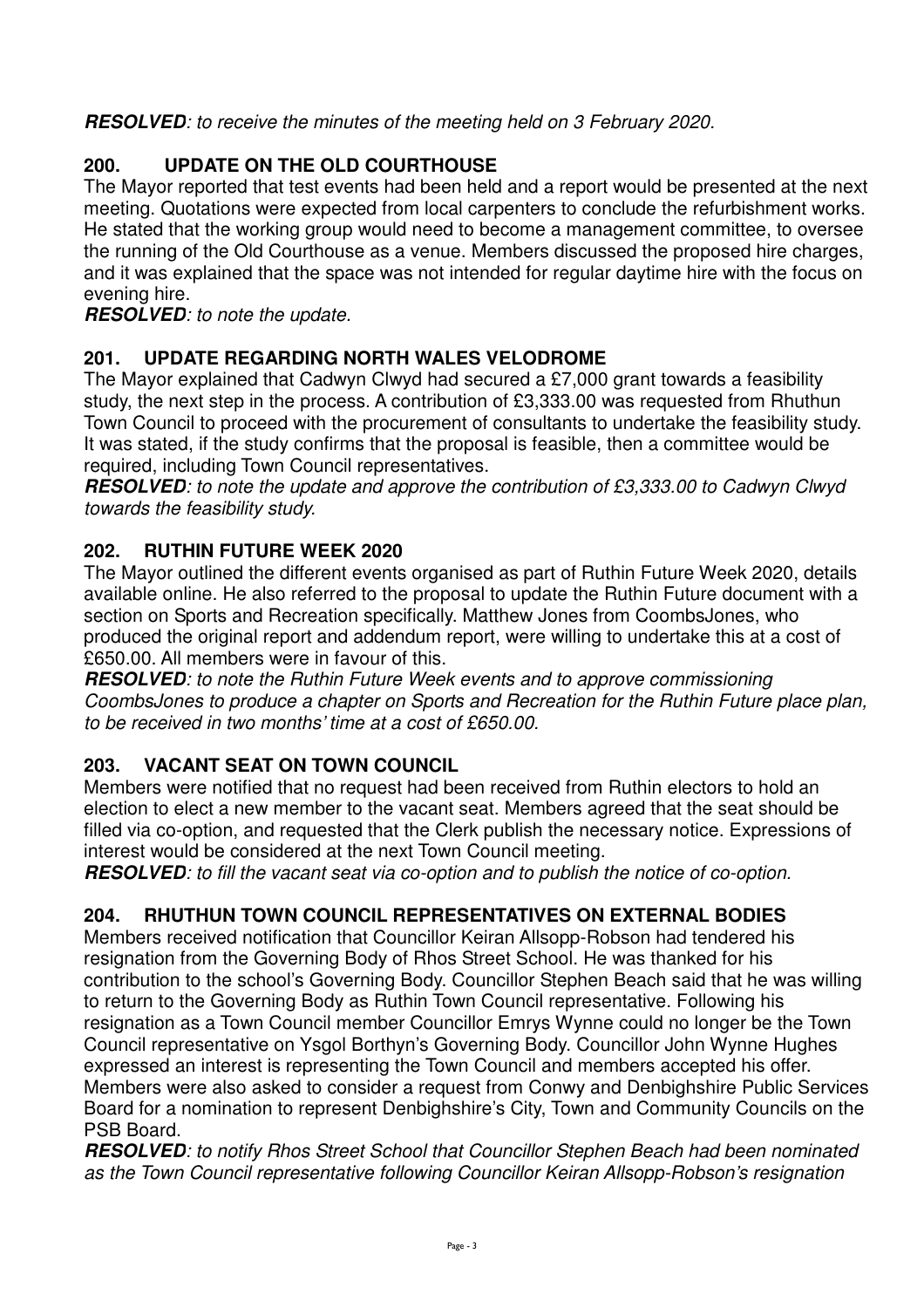*from the governing body and to notify Ysgol Borthyn that Councillor John Wynne Hughes had been nominated as the Town Council representative following Councillor Emrys Wynne's resignation from the Town Council. Members resolved to leave the request from Conwy and Denbighshire Public Services Board on the table.* 

#### **205. CHARTER BETWEEN DENBIGHSHIRE CITY, TOWN AND COMMUNITY COUNCILS AND DENBIGHSHIRE COUNTY COUNCIL**

Members were requested to review the content of the Charter between Denbighshire City Town and Community Councils and Denbighshire County Council and respond to the consultation by 27 March 2020. Councillor Stephen Beach proposed that this be considered in detail by the Documents Scrutiny Group, and members agreed to this approach.

**RESOLVED***: to refer reviewing the Charter to the Documents Scrutiny Group and to arrange a meeting prior to the feedback deadline date of 27 March 2020.*

# **206. REVIEW AND UPDATE RHUTHUN TOWN COUNCIL'S STANDING ORDERS**

Members were requested to review and update Rhuthun Town Council's Standing Orders to reflect the change to the Town Council's meeting place and the Financial Regulations document.

**RESOLVED***: to change the Town Council's meeting place to the Old Courthouse, to state that the meetings would be held on dates agreed by the Town Council and make amendments to that the Standing Orders and Financial Regulations document correspond to each other.* 

# **207. RHUTHUN TOWN COUNCIL DOMAIN NAMES**

Members were requested to consider further information regarding acquiring the .cymru / .wales domains for Rhuthun Town Council. Councillor Dave Snape reported that the desired domain names were available at a cost of £325.00 + VAT, which would need to be paid for by credit card. Members thanked Councillor Snape for his research and findings.

**RESOLVED***: to proceed with purchasing the desired domain names at a cost of £325.00 + VAT.* 

# **208. GOOD CITIZEN'S GROUP**

Members of the Group were requested to agree a date for a meeting. Members asked the Clerk to suggest a suitable date.

**RESOLVED***: to circulate a date for the meeting to members.* 

# **209. TOWN CLEAN-UP CAMPAIGN 2020**

Members agreed that they wanted to hold the event again this year. Keep Wales Tidy had suggested three dates. The Clerk was asked to circulate the dates to members. **RESOLVED***: to circulate the suggested dates to members.* 

# **210. COMMUTED SUMS APPLICATION FOR RHUTHUN**

Members considered their response to the application from Star Park Residents Association for the available commuted sums for Ruthin towards upgrading the Memorial Playing Fields Play Area. Members had no objection to the sums available being awarded to Star Park Residents Association. They requested that a letter be sent to the Association indicating that the safety inspection report would be paid for by the Town Council this year, and the insurance cover had been renewed, but this would become the responsibility of the Association once the lease agreement was in place.

**RESOLVED***: to provide feedback to Denbighshire County Council's Community Development Officer that the Town Council had no objection regarding Star Park Residents Association's*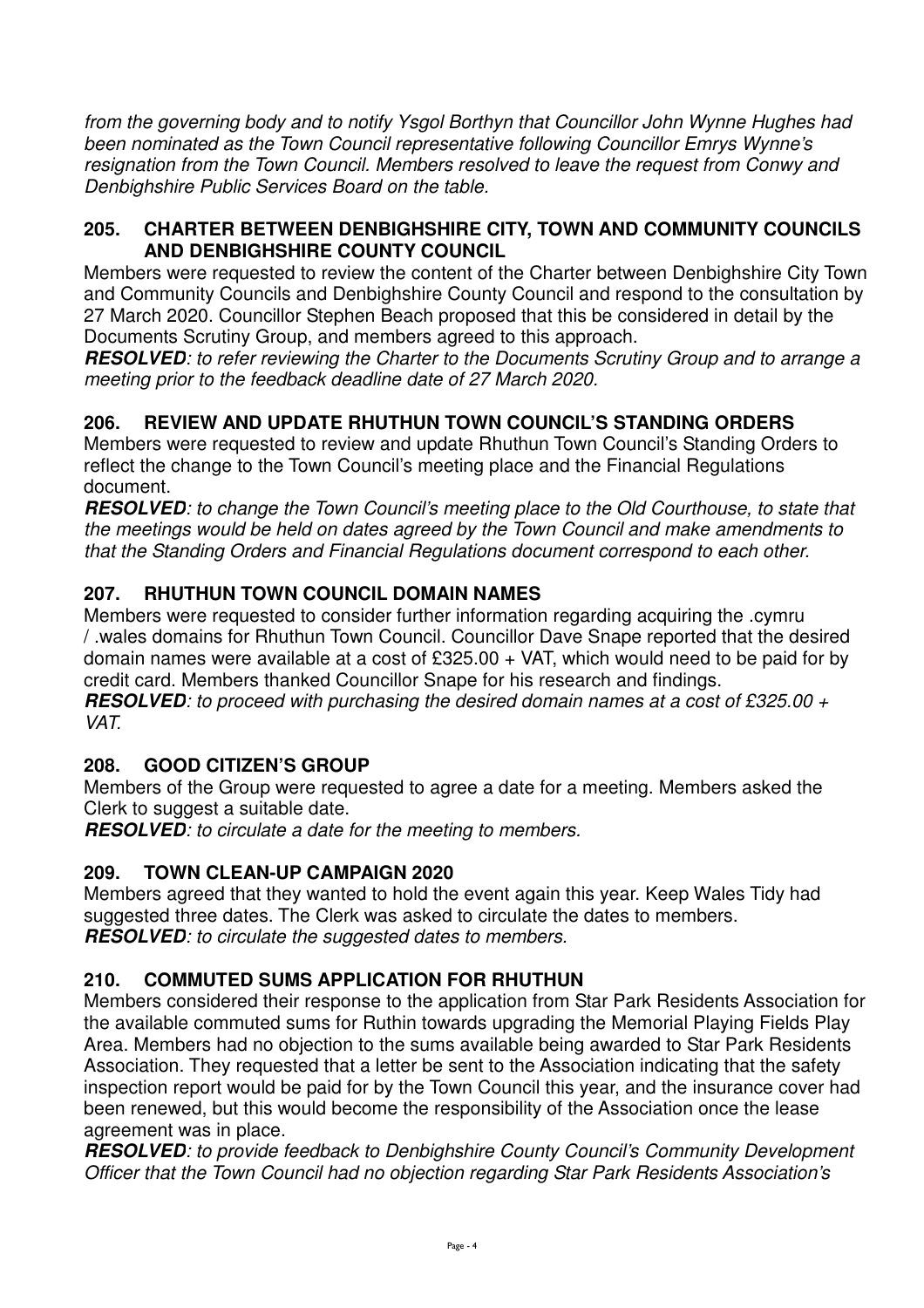*application for the Ruthin commuted sums funding toward upgrading the Memorial Playing Fields play area and to send a letter indicating the Town Council's intentions once the lease agreement is in place.* 

# **211. VE DAY 75 CELEBRATIONS**

Members considered a request for information about any events/services to celebrate the anniversary of VE Day, 8 – 10 May 2020. Members were not aware of any events/services being organised in Rhuthun.

**RESOLVED***: to provide a reply noting that members were not aware of any events/services being organised in Rhuthun.* 

# **212. REQUEST FOR FINANCIAL ASSISTANCE**

Members were requested to consider a request for financial assistance of £750.00 from Rotary Club of Ruthin towards the Donkey Derby event to be held on 5 September 2020. **RESOLVED***: to decline the request for financial assistance.* 

## **213. REQUEST FOR DONATION**

Members were requested to consider a request from Clwyd RWAS 2020 for a donation towards Clwyd's fundraising efforts as Feature County for the Royal Welsh Agricultural Society this year. It was proposed and seconded that a donation of £100.00 be made to the fundraising efforts. **RESOLVED***: to provide a donation of £100.00 to Clwyd RWAS 2020.* 

#### **214. ANNUAL RISK ASSESSMENT**

Members were requested to receive and confirm the Annual Risk Assessment, which had been updated to reflect taking possession of the Old Courthouse and appointment of the Old Courthouse Manager.

**RESOLVED***: to confirm the Risk Assessment for 2019-20.* 

## **215. ANNUAL INVESTMENT STRATEGY**

Members were requested to receive and confirm the Annual Investment Strategy. **RESOLVED***: to confirm the Investment Strategy for 2019-20.*

## **216. FINANCIAL STATEMENT**

Members were requested to receive and approve the financial statement for the period ending 31 January 2020.

**RESOLVED***: to receive and approve the financial statement for the period ending 31 January 2020.* 

## **217. ACCOUNTS FOR PAYMENT**

**RESOLVED***: that payment of the following items be approved.*

From Ruthin Town Council current account:

| 100276 Zurich Municipal  | Insurance renewal premium for 2020-21                                                |          | £4,038.65 |
|--------------------------|--------------------------------------------------------------------------------------|----------|-----------|
| 100277 HCI Data Ltd      | Renewal of cyngortrefrhuthun.gov.uk and<br>ruthintowncouncil.gov.uk domain names for | $\star$  | £172.80   |
|                          | two years                                                                            |          |           |
| 100278 Cambrian Woodland | Supply, erect, remove and dispose of                                                 | $\star$  | £584.40   |
| <b>Services</b>          | Christmas tree                                                                       |          |           |
| 100279 KMT Electrical    | Place LED lights and remove from<br>Christmas tree - visits 1 and 4                  | $\star$  | £1,308.00 |
| 100280 KMT Electrical    | Place LED lights and remove from                                                     | $^\star$ | £1,100.83 |